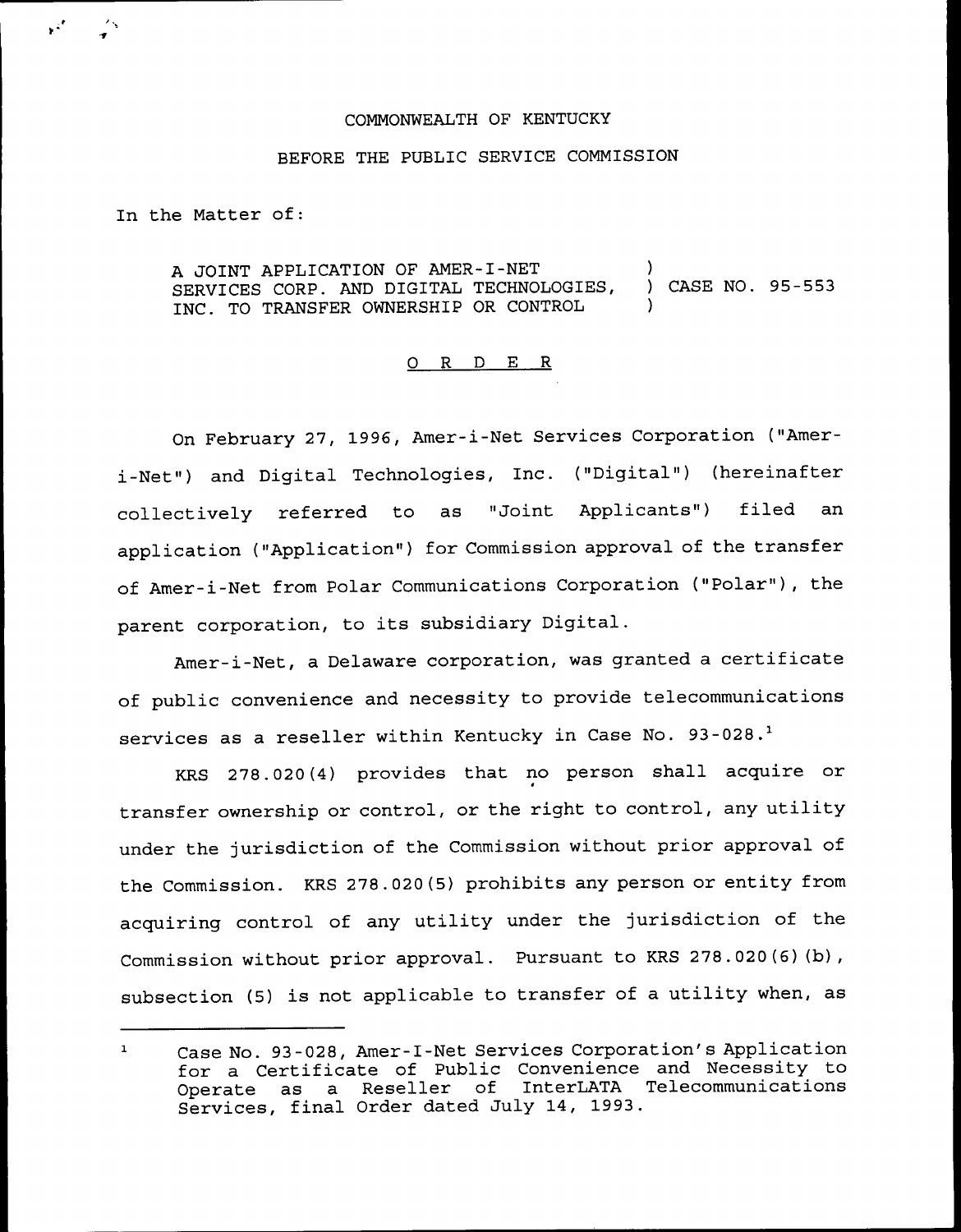here, the acquirer is under common control with the utility. Consequently, subsection (5) does not apply. However, there is no exception to KRS 27S.020(4) for corporate reorganizations. Consequently, KRS 278.020(4) applies, and Commission approval is necessary.

Digital, <sup>a</sup> Nevada corporation, filed on February 27, 1996, descriptions of the respective backgrounds of its General Counsel/Assistant Secretary and its President. In addition, Digital has filed its balance sheets for June 30, <sup>1994</sup> and 1993, together with a statement of operations and retained earnings.

Joint Applicants assert that, subsequent to the proposed transaction, Amer-i-Net will continue to provide service in the Commonwealth pursuant to its tariff on file with the Commission.

The Commission finds that the information filed by Joint Applicants demonstrates that Digital has the financial, technical, and managerial abilities to provide reasonable service in Kentucky. Consequently, the transfer should be approved.

IT IS THEREFORE ORDERED that:

1. The transaction proposed by the Joint Applicants is hereby approved.

2. Within <sup>10</sup> days of the date of the consummation of the proposed transaction, Joint Applicants shall file with the Commission <sup>a</sup> chart displaying the corporate structure of the Polar

 $-2-$